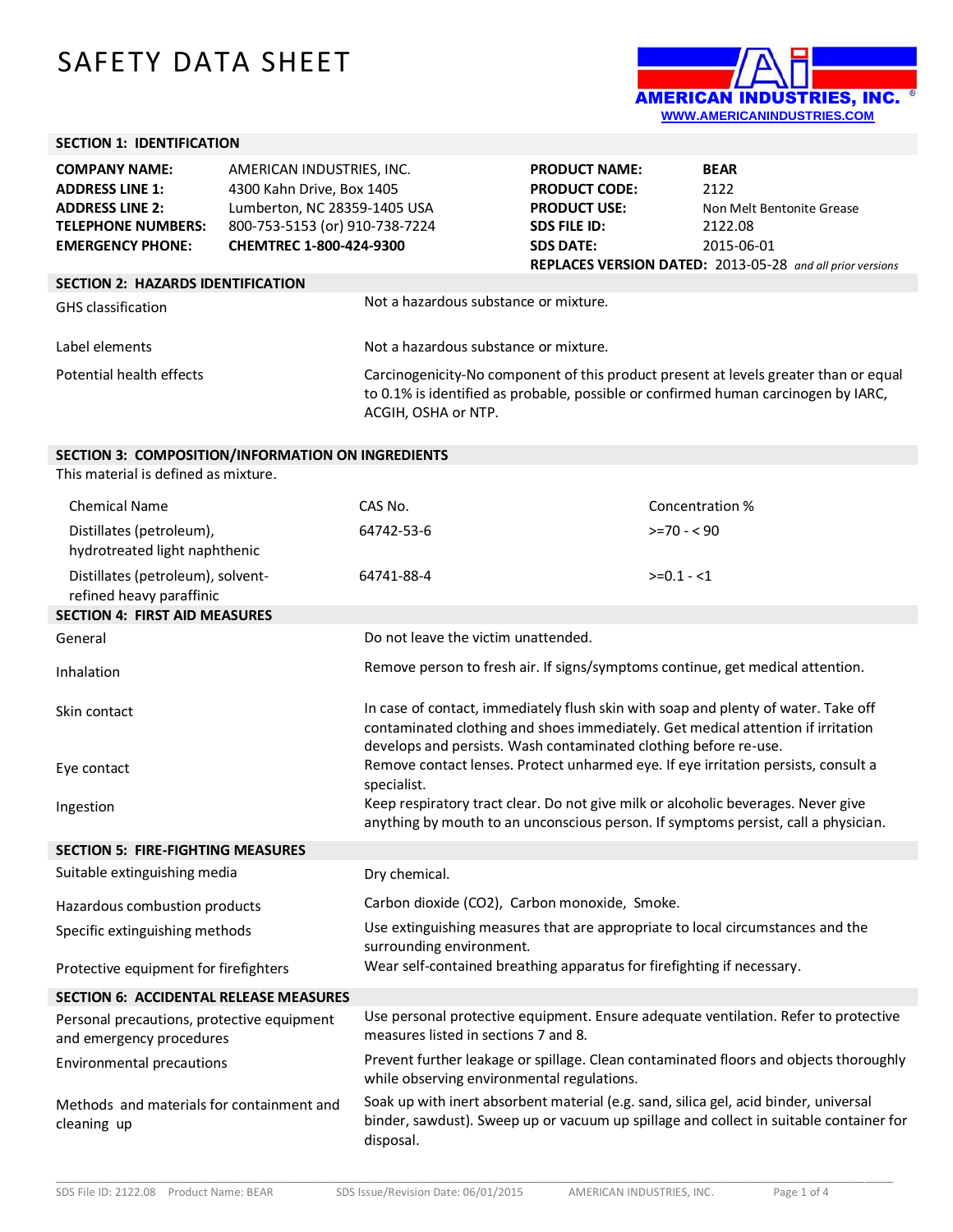| <b>SECTION 7: HANDLING AND STORAGE</b>             |                                                                                                                                                                                 |  |  |
|----------------------------------------------------|---------------------------------------------------------------------------------------------------------------------------------------------------------------------------------|--|--|
| Precautions for safe handling                      | For personal protection see section 8. Smoking, eating and drinking should be<br>prohibited in the application area.                                                            |  |  |
| Conditions for safe storage                        | Electrical installations / working materials must comply with the technological safety<br>standards.                                                                            |  |  |
| Materials to avoid                                 | Oxidizing agents.                                                                                                                                                               |  |  |
| SECTION 8: EXPOSURE CONTROLS/PERSONAL PROTECTION   |                                                                                                                                                                                 |  |  |
| Components with workplace control                  | Contains no substances with occupational exposure limit values.                                                                                                                 |  |  |
| parameters                                         |                                                                                                                                                                                 |  |  |
| Respiratory protection<br>Hand protection remarks  | No personal respiratory protective equipment normally required.<br>The suitability for a specific workplace should be discussed with the producers of the<br>protective gloves. |  |  |
| Eye protection                                     | Safety glasses.                                                                                                                                                                 |  |  |
| Skin/body protection                               | Protective suit.                                                                                                                                                                |  |  |
| Hygiene measures                                   | General industrial hygiene practice.                                                                                                                                            |  |  |
|                                                    |                                                                                                                                                                                 |  |  |
| <b>SECTION 9: PHYSICAL AND CHEMICAL PROPERTIES</b> |                                                                                                                                                                                 |  |  |
| Appearance                                         |                                                                                                                                                                                 |  |  |
| Physical state                                     | Gel                                                                                                                                                                             |  |  |
| Color<br>Odor                                      | Red<br>Oily                                                                                                                                                                     |  |  |
| Odor Threshold                                     | Not available                                                                                                                                                                   |  |  |
| <b>Boiling point</b>                               | Not applicable                                                                                                                                                                  |  |  |
| pH                                                 | Not applicable                                                                                                                                                                  |  |  |
| Flash point                                        | Not applicable                                                                                                                                                                  |  |  |
| Lower and upper flammability limits                | Not applicable                                                                                                                                                                  |  |  |
| Vapor pressure                                     | Not available                                                                                                                                                                   |  |  |
| Relative Vapor density                             | Not available                                                                                                                                                                   |  |  |
| Density                                            | 0.988 $g/cm3$                                                                                                                                                                   |  |  |
| Water solubility                                   | Insoluble                                                                                                                                                                       |  |  |
| Partition coefficient:n-octanol/water              | Not available                                                                                                                                                                   |  |  |
| Auto-ignition temperature                          | Not determined                                                                                                                                                                  |  |  |
| Thermal decomposition                              | Not available                                                                                                                                                                   |  |  |
| Vicsocity, kinematic                               | >10,000 mm2/s (40°C) (104°F)                                                                                                                                                    |  |  |
| <b>Electrical conductivity</b>                     | Though no data available, this material is not expected to be a static accumulator.                                                                                             |  |  |
| SECTION 10: STABILITY AND REACTIVITY               |                                                                                                                                                                                 |  |  |
| Reactivity                                         | Stable.                                                                                                                                                                         |  |  |
| Chemical stability                                 | Stable under normal conditions.                                                                                                                                                 |  |  |
| Possibility of hazardous reactions                 | Stable under recommended storage conditions.                                                                                                                                    |  |  |
| Conditions to avoid                                | No data available.                                                                                                                                                              |  |  |
| Incompatible materials                             | Oxidizing agents.                                                                                                                                                               |  |  |
| Hazardous decomposition products                   | Carbon monoxide, carbon dioxide and unburned hydrocarbons (smoke).                                                                                                              |  |  |
| SECTION 11: TOXICOLOGICAL INFORMATION              |                                                                                                                                                                                 |  |  |
| Acute toxicity                                     | No data available.                                                                                                                                                              |  |  |
| Skin Irritation/Corrosion                          | No data available.                                                                                                                                                              |  |  |
| Serious eye damage/irritation                      | No data available.                                                                                                                                                              |  |  |
| Respiratory/skin sensitization                     | No data available.                                                                                                                                                              |  |  |
| Germ cell mutagenicity                             | No data available.                                                                                                                                                              |  |  |

I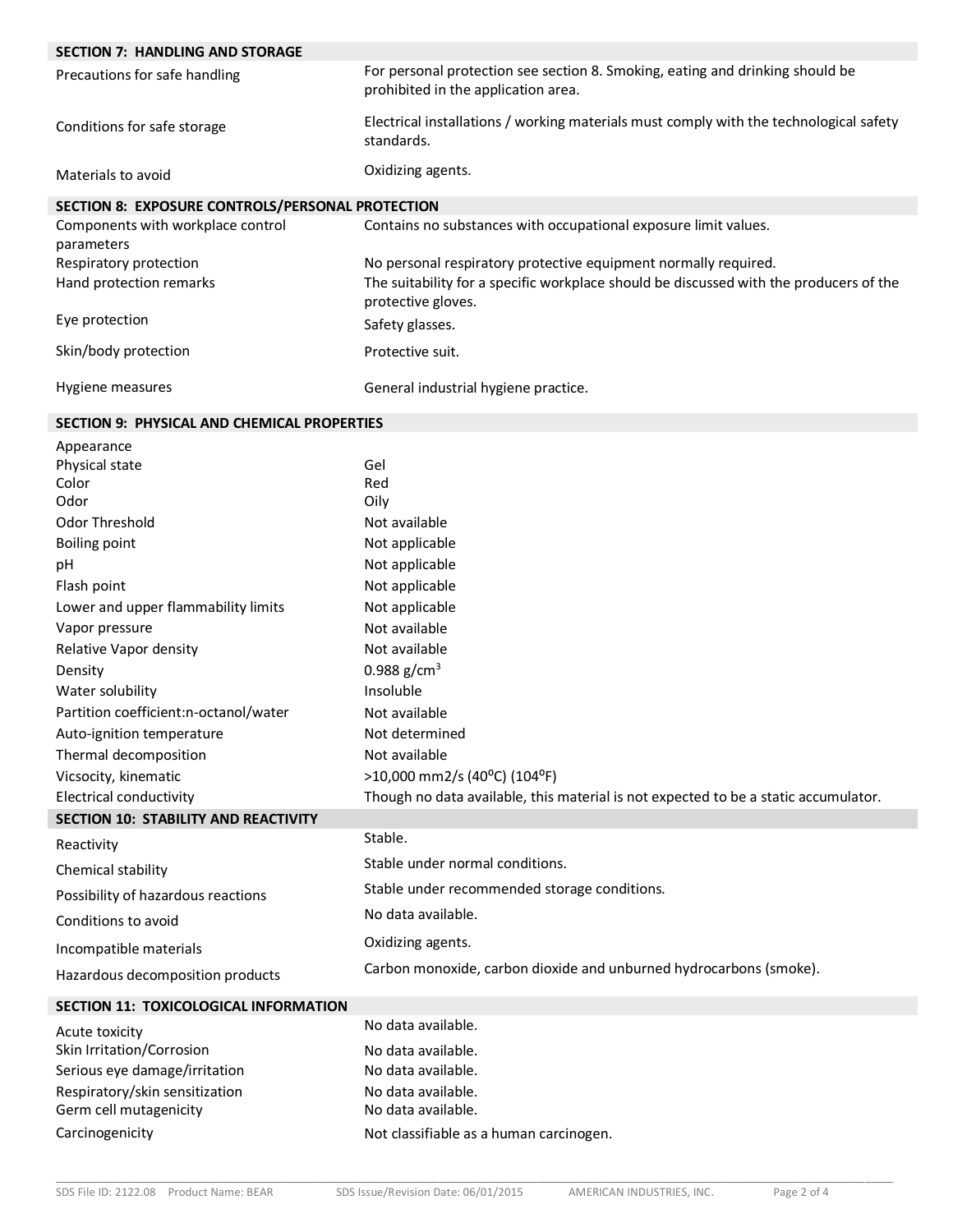| Reproductive toxicity                                                     | No data available.                                                                                                                                                                           |  |  |  |
|---------------------------------------------------------------------------|----------------------------------------------------------------------------------------------------------------------------------------------------------------------------------------------|--|--|--|
| STOT-single exposure                                                      | No data available.                                                                                                                                                                           |  |  |  |
| STOT-repeated exposure                                                    | No data available.                                                                                                                                                                           |  |  |  |
| Aspiration toxicity                                                       | No data available.                                                                                                                                                                           |  |  |  |
| Further information                                                       | No data available.                                                                                                                                                                           |  |  |  |
| SECTION 12: ECOLOGICAL INFORMATION                                        |                                                                                                                                                                                              |  |  |  |
| Ecotoxicity                                                               | No data available.                                                                                                                                                                           |  |  |  |
| Persistence and degradability                                             | No data available.                                                                                                                                                                           |  |  |  |
| Bioaccumulative potential                                                 |                                                                                                                                                                                              |  |  |  |
| Product                                                                   | Partition coefficient: n-octanol/water<br>Remarks-no data available                                                                                                                          |  |  |  |
| Components: Distillates (petroleum), solvent-<br>refined heavy paraffinic | Partition coefficient: n-octanol water<br>log POW: 5                                                                                                                                         |  |  |  |
| Mobility in soil                                                          | No data available.                                                                                                                                                                           |  |  |  |
| Other adverse effects                                                     | No data available.                                                                                                                                                                           |  |  |  |
| Regulation                                                                | 40 CFR Protection of Environment; Part 82 Protection of Stratospheric Ozone - CAA<br>Section 602 Class I Substances                                                                          |  |  |  |
| Remarks                                                                   | This product neither contains, nor was manufactured with a Class I or Class II ODS as<br>defined by the U.S. Clean Air Act Section 602 (40 CFR 82, Subpt. A, App.A + B).                     |  |  |  |
| Additional ecological information                                         | No data available.                                                                                                                                                                           |  |  |  |
| <b>SECTION 13: DISPOSAL CONSIDERATIONS</b>                                |                                                                                                                                                                                              |  |  |  |
| Disposal methods                                                          | Do not dispose of waste into sewer. Do not contaminate ponds, waterways or<br>ditches with chemical or used container. Dispose of in accordance with local<br>regulations.                   |  |  |  |
|                                                                           |                                                                                                                                                                                              |  |  |  |
| Contaminated packaging                                                    | Empty containers should be taken to an approved waste handling site for recycling<br>or disposal.                                                                                            |  |  |  |
| <b>SECTION 14: TRANSPORT INFORMATION</b>                                  |                                                                                                                                                                                              |  |  |  |
| US DOT<br><b>IMDG Vessel</b>                                              | 49 CFR (USA)-Not regulated as dangerous goods or hazardous material.<br>Not regulated as dangerous goods or hazardous material.                                                              |  |  |  |
|                                                                           | Not regulated as dangerous goods or hazardous material.                                                                                                                                      |  |  |  |
| IATA (Cargo Air)<br>IATA (Passenger Air)                                  | Not regulated as dangerous goods or hazardous material.                                                                                                                                      |  |  |  |
| TDG (Canada)                                                              | Not regulated as dangerous goods or hazardous material.                                                                                                                                      |  |  |  |
| <b>SECTION 15: REGULATORY INFORMATION</b>                                 |                                                                                                                                                                                              |  |  |  |
| <b>CERCLA Reportable Quantity</b>                                         | This material does not contain any components with a CERCLA RQ.                                                                                                                              |  |  |  |
| <b>SARA 304</b>                                                           | This material does not contain any components with a section 304 EHS RQ.                                                                                                                     |  |  |  |
| SARA 311/312                                                              | No SARA Hazards.                                                                                                                                                                             |  |  |  |
| <b>SARA 302</b>                                                           | No chemicals in this material are subject to the reporting requirements of SARA Title                                                                                                        |  |  |  |
| <b>SARA 313</b>                                                           | III, Section 302.<br>This material does not contain any chemical components with known CAS numbers<br>that exceed the threshold (De Minimis) reporting levels established by SARA Title III, |  |  |  |
| California Prop 65                                                        | Section 313.<br>This product does not contain any chemicals known to State of California to cause<br>cancer, birth defects, or any other reproductive harm.                                  |  |  |  |
| <b>TSCA</b>                                                               | On TSCA inventory.                                                                                                                                                                           |  |  |  |
| Canadian DSL                                                              | This product contains one or several components that are not on the Canadian DSL                                                                                                             |  |  |  |
| Australia Inventory (AICS)                                                | nor NDSL.<br>Not in compliance with the inventory.                                                                                                                                           |  |  |  |